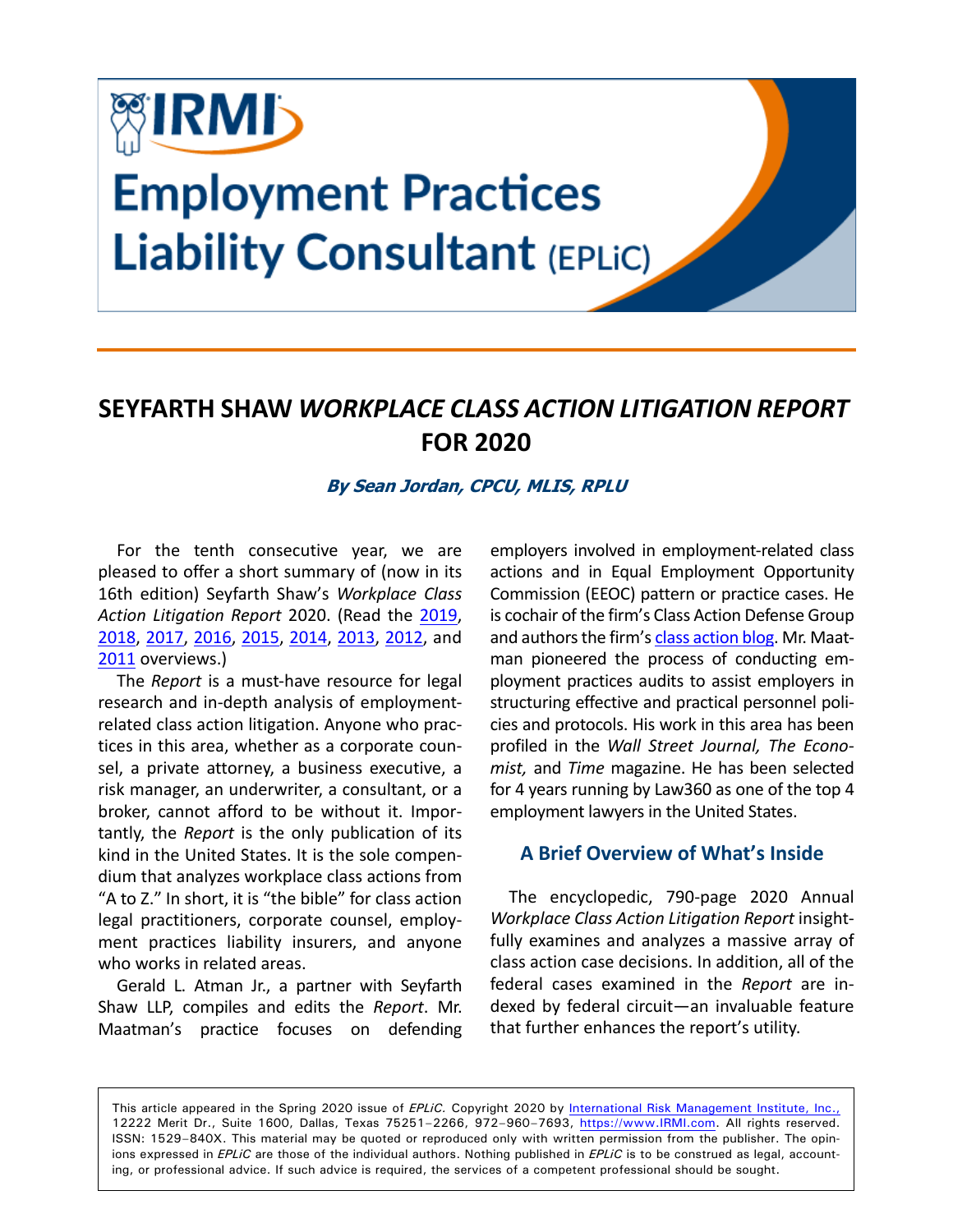The following is a synopsis of the 16th annual *Workplace Class Action Litigation Report*.

- ◆ **Overview of the year in workplace class action litigation.** This section summarizes the key legal and procedural trends that emerged in 2019, addresses key developments in workplace class action litigation in 2019, and assesses the implications these developments will have on litigation in 2020 and beyond.
- ◆ **Significant class action settlements in 2019.** This section lists the top 10 settlements in (a) private plaintiff employment discrimination lawsuits, (b) private plaintiff wage and hour class actions, (c) private plaintiff Employee Retirement Income Security Act (ERISA) of 1974 actions, (d) private plaintiff statutory workplace class actions, (e) government-initiated enforcement actions and pattern or practice suits, and (f) the top 10 injunctive relief rulings issued by various courts that were a part of certain class action settlements. Items (a), (b), (c), (d), and (e) are reproduced later in this article.
- ◆ **Significant federal employment discrimination class action and EEOC pattern or practice rulings.** This section of the *Report* analyzes discrimination class action cases brought under (a) Title VII of the Civil Rights Act of 1964 and (b) "pattern or practice" enforcement actions brought by the EEOC.
- ◆ **Significant collective action rulings under the Age Discrimination in Employment Act, the Fair Labor Standards Act (FLSA), and ERISA.** Cases brought under these federal statutes constitute a substantial portion of all employment-related class action litigation. Therefore, court interpretations of these statutes are important for future cases and understanding corporate risks on the workplace front.
- ◆ **Significant state law class action rulings.** These rulings are significant because, during

the past several years, plaintiffs' attorneys have been increasingly resorting to state courts as a forum for pursuing employmentrelated class action litigation.

- ◆ **Rulings on the Class Action Fairness Act (CAFA).** This law facilitates removal of class actions from state court to federal court. In addition, the CAFA regulates the selection of class counsel, tightens control of attorneys' fees awarded to class counsel, toughens pleading standards, reduces the ability of class counsel to dictate the choice of forum, facilitates interlocutory appeals of class certification rulings, and regulates settlements of class actions. Given these profound effects on underlying case strategy and the structuring of class actions, the annual *Workplace Class Action Litigation Report* analyzes CAFA-related cases.
- ◆ **Other federal rulings affecting the defense of workplace class action litigation.** Throughout 2019, federal courts issued key rulings in class action lawsuits and on Rule 23 issues, which significantly impact the defense of workplace actions. As the plaintiffs' class action bar has pressed new theories, and the nature of claim allegations continues to morph, these rulings are important in formulating effective defense strategies for workplace class actions.

#### **To obtain a free copy of**

**THE SEYFARTH SHAW ANNUAL** *WORKPLACE CLASS ACTION LITIGATION REPORT* **2019 Edition**

> **Send an email to: gmaatman@seyfarth.com**

> **Check out Seyfarth Shaw's [Class Action Blog](http://www.workplaceclassaction.com/)**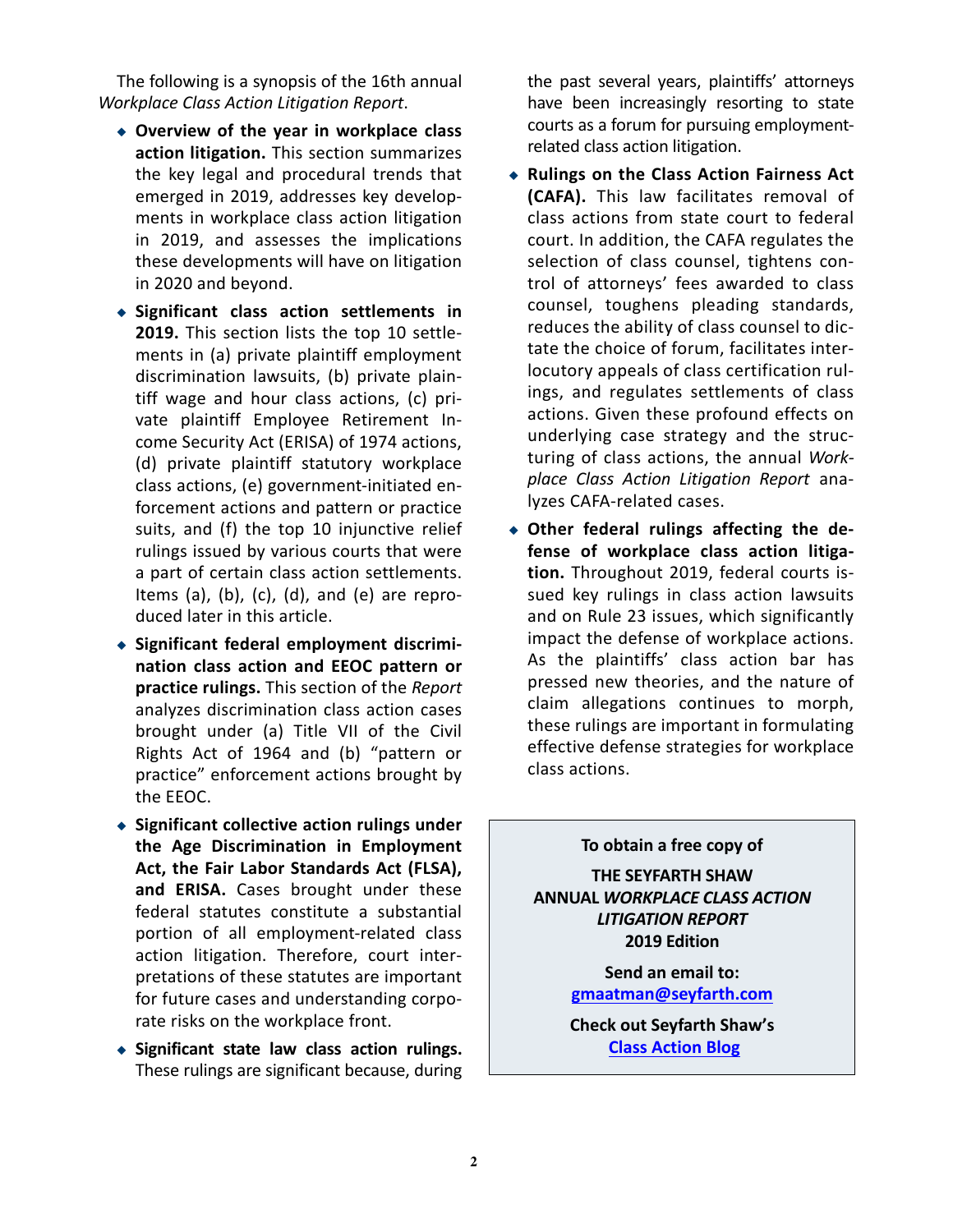The following sections highlight some of the *Report's* most noteworthy contents.

### **Five Key Trends in Workplace Class Actions during 2019**

The *Report* notes five important developments in class actions during 2019. They are as follows.

- **1. The plaintiffs' bar had its highest ever success rate in class certification motions for ERISA, wage and hour, and employment discrimination class actions.** Lawyers continue to craft class certification theories to counter stringent Rule 23 certification requirements. Regarding wage and hour and ERISA class actions, the plaintiffs' bar did especially well in securing class certification rulings in federal court. Overall, the plaintiffs' bar won a higher percentage of first-stage conditional certification motions in 2019, compared with prior years, but employers actually won a higher percentage of subsequent decertification motions.
- **2. Recent rulings of the US Supreme Court have had a substantial impact on class action litigation.** As a result of accepting more cases for review, the Supreme Court has had a higher number of rulings that have had significant impacts on the class action and government enforcement landscape. Among several probusiness decisions, the rulings in *Lamps Plus v. Lewis* and *Nutraceutical Corp. v. Lambert* showed constructionist readings of statutes and class action procedures.
- **3. While filings and settlements of government enforcement litigation in 2019 did not reflect what some expected to be a head-snapping pivot to a probusiness viewpoint of the Trump administration, some enforcement numbers continue to trend downward.** The EEOC brought 149 lawsuits in 2019 as compared to 199 lawsuits in 2018 and 184 lawsuits in 2017. The settlement value of the top 10 settlements in government enforcement cases also decreased dramatically—from \$126.7 million in 2018 to \$57.52 million in 2019.

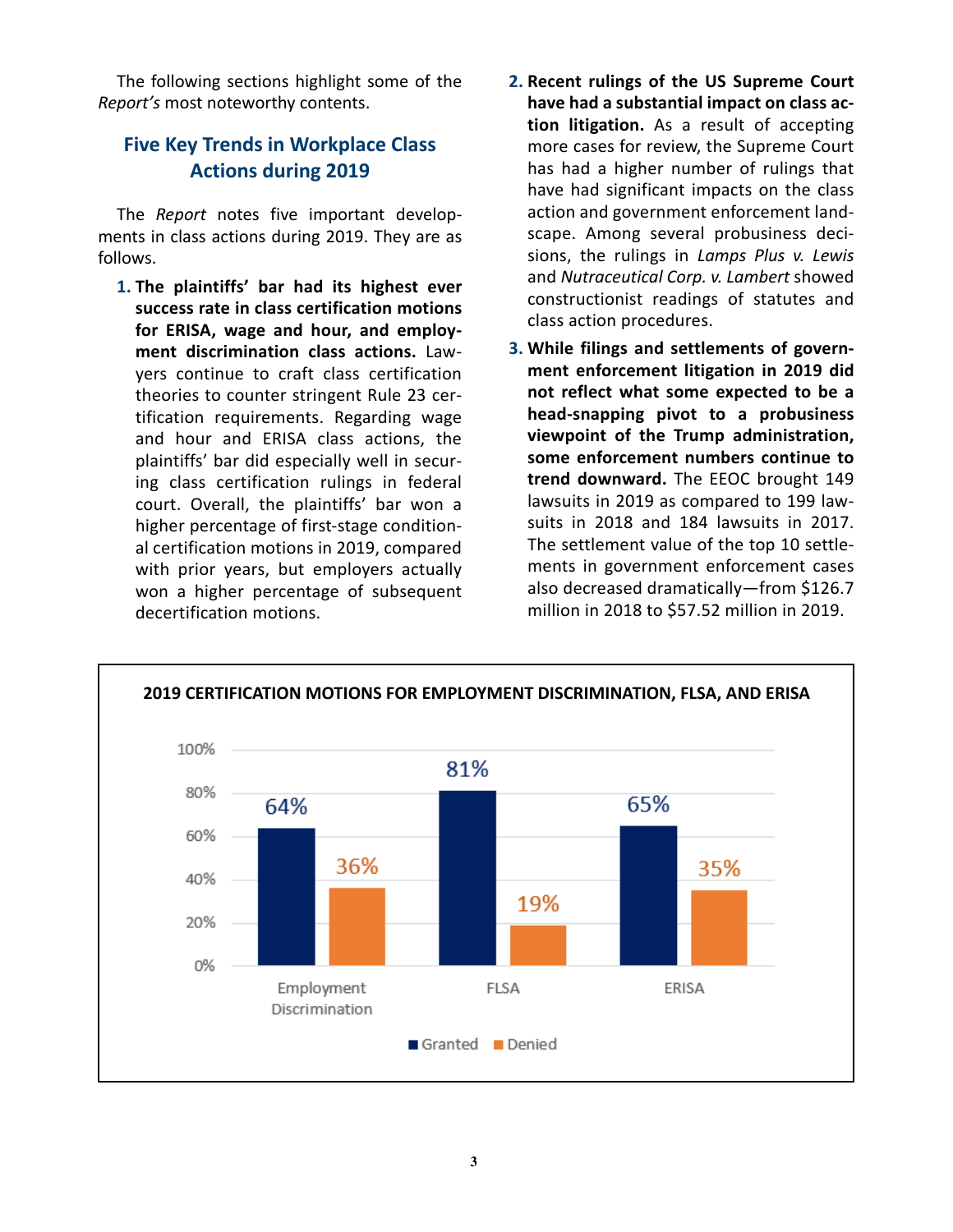As 2020 opens, it appears that the content and scope of enforcement litigation undertaken by the Department of Labor (DOL) and the EEOC in the Trump administration will continue to tilt away from the pro-employee/anti-big business mindset of the previous administration. Trump appointees at the DOL and the EEOC are slowly but surely "peeling back" on positions previously advocated under the Obama administration. As a result, it appears inevitable that the volume of government enforcement litigation and value of settlement numbers from those cases will decrease in 2020.

**4. The monetary value of the overall aggregate workplace class action settlements increased slightly in 2019 but remains low compared to the last several years.** Contrary to the pattern of annual increases over the last decade, including all-time highs in 2017, the value of the largest workplace class action settlements dropped significantly in 2018 and

rebounded only slightly in 2019. ERISA and wage and hour settlements increased, while employment discrimination and other workplace statutory class actions saw large drop-offs. The top 10 settlements in a variety of employmentrelated class actions totaled \$1.34 billion in 2019, compared with \$1.32 billion in 2018, with both years representing a major decrease from the \$2.72 billion secured in 2017. However, wage and hour class action settlements increased nearly 50 percent compared with 2018 values (from \$253 million in 2018 to \$449.05 million in 2019). ERISA class action settlements also increased, from \$313.4 million in 2018 to \$376.35 million in 2019. On the other hand, the top employment discrimination class actions decreased from \$216 million in 2018 to \$139.2 million in 2019. Furthermore, government enforcement litigation decreased from \$126.7 million in 2018 to \$57.52 million in 2019.

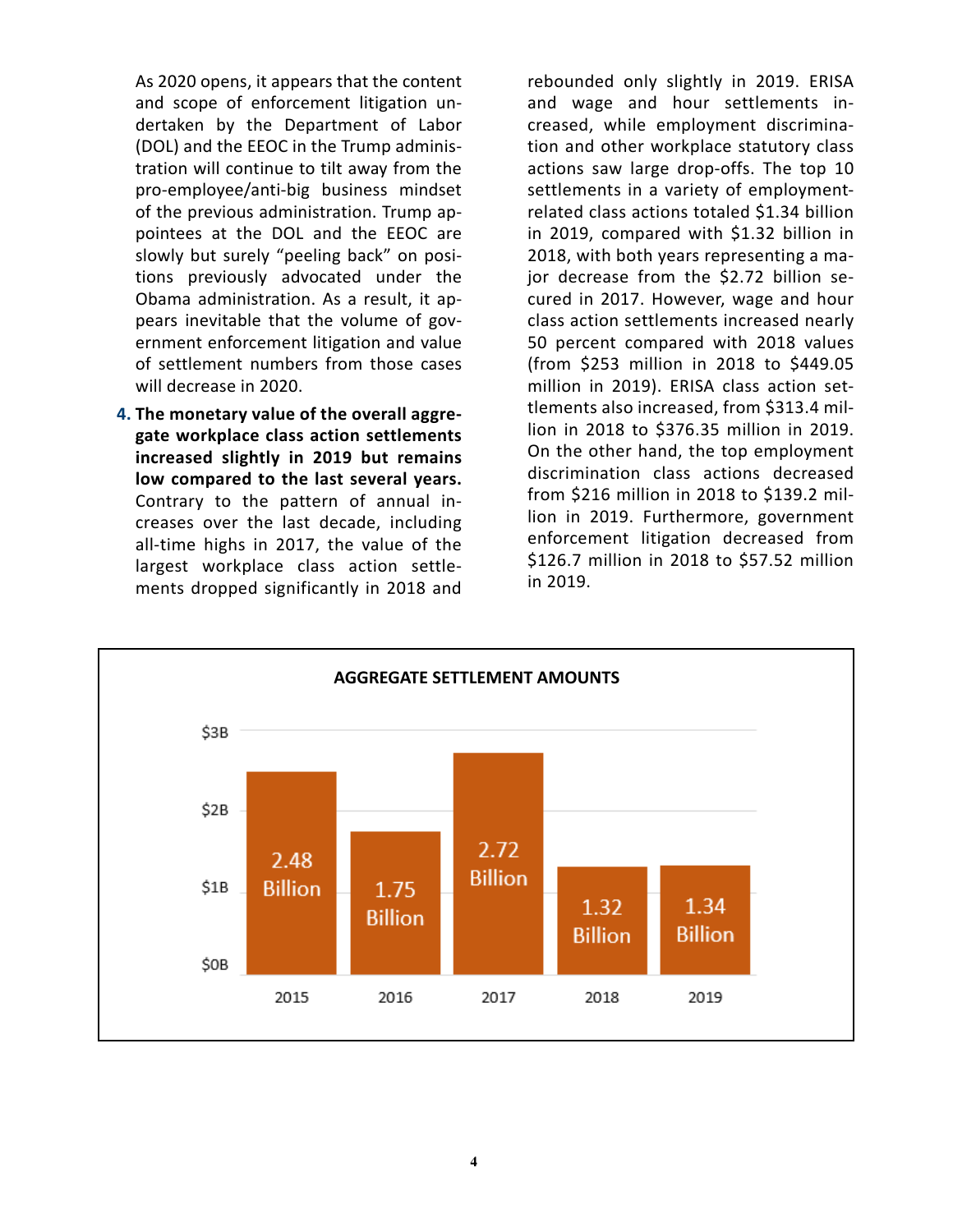

**5. The #MeToo movement continues to fuel workplace class action litigation.** Last year featured the settlement of several large sex harassment class action settlements partially stemming from the #MeToo movement. A closer look at the EEOC's enforcement litigation activity in 2019 also shows a focus on #MeToo-related lawsuits. Twentyeight of the EEOC's sex discrimination filings in 2019 also included claims of sexual harassment, and 57 of the 84 Title VII lawsuits were based on gender discrimination allegations. Overall, though, these numbers represented a slight decrease compared to 2018. That being said, employers should expect this movement to maintain momentum going forward in 2020.

## **Top 10 Settlements in Private Plaintiff Employment Discrimination Class Action Lawsuits**

The monetary value of the top 10 private plaintiff lawsuits entered into or paid in 2019 totaled \$139.2 million, which represented a substantial decrease from 2018, during which the total was \$216.09 million, and 2017, when the total was \$293.5 million

| #                | <b>Amount</b>  | <b>Defendant</b>                             |
|------------------|----------------|----------------------------------------------|
| 1.               | \$41 million   | Wynn Resorts Ltd.                            |
| $\overline{2}$ . | \$24 million   | JPMorgan Chase Bank NA                       |
| 3.               | \$15.5 million | State of Florida, Department<br>of Education |
| $\overline{4}$ . | \$14 million   | Wal-Mart, Inc.                               |
| 5.               | \$11 million   | Google, Inc.                                 |
| 6.               | \$11 million   | City of New York                             |
| 7.               | \$7.75 million | Western Digital Corp.                        |
| 8.               | \$6.2 million  | Merck & Co.                                  |
| 9.               | \$5 million    | JPMorgan Chase Bank NA                       |
| 10.              | \$3.75 million | <b>Sarbanand Farms, LLC</b>                  |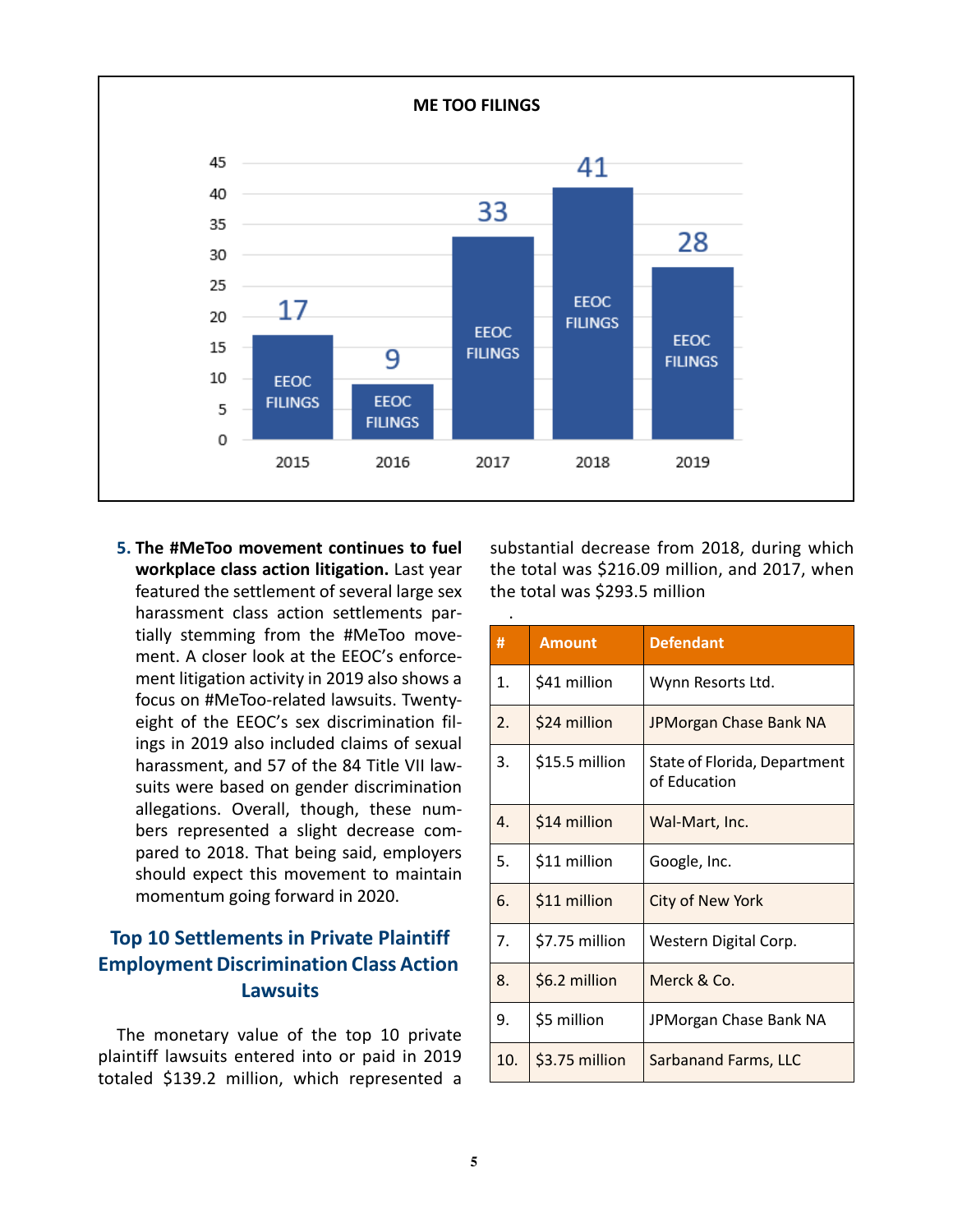

| #                | <b>Amount</b>   | <b>Defendant</b>                              |
|------------------|-----------------|-----------------------------------------------|
| 1.               | \$100 million   | Wackenhut Inc.                                |
| 2.               | \$100 million   | <b>Swift Transportation Co.</b>               |
| 3.               | \$98.8 million  | C.R. England, Inc.                            |
| $\overline{4}$ . | \$35 million    | Wells Fargo & Co.                             |
| 5.               | \$26 million    | McDonald's Restaurants of<br>California, Inc. |
| 6.               | \$22.5 million  | Pepperidge Farm, Inc.                         |
| 7.               | \$20 million    | Uber Technologies, Inc.                       |
| 8.               | \$16.5 million  | XPO Logistics, Inc.                           |
| 9.               | \$15.25 million | Tesoro Refining & Marketing<br>Company        |
| 10.              | \$15 million    | Caremark                                      |

# **Top 10 Settlements in Private Plaintiff Wage and Hour Class Action Lawsuits**

The monetary value of the top 10 private plaintiff wage and hour class action settlements entered into or paid in 2019 was \$449.05 million. This was nearly double the value of the top settlements in 2018, which totaled \$253.5 million. The overall value of the top 10 wage and hour settlements also approached the 2017 total of \$574.49 million. Of the major categories of workplace class action settlements, wage and hour saw the largest increase over the past year.

### **Top 10 Settlements in Private Plaintiff ERISA Class Actions**

For ERISA class actions, the monetary value of the top 10 private settlements entered into or paid in 2019 totaled \$376.35 million. This represented an increase from 2018, when the total monetary value of the top 10 private settlements was \$313.4 million. However, both of these years were a massive decrease from the \$927.8 million figure in 2017.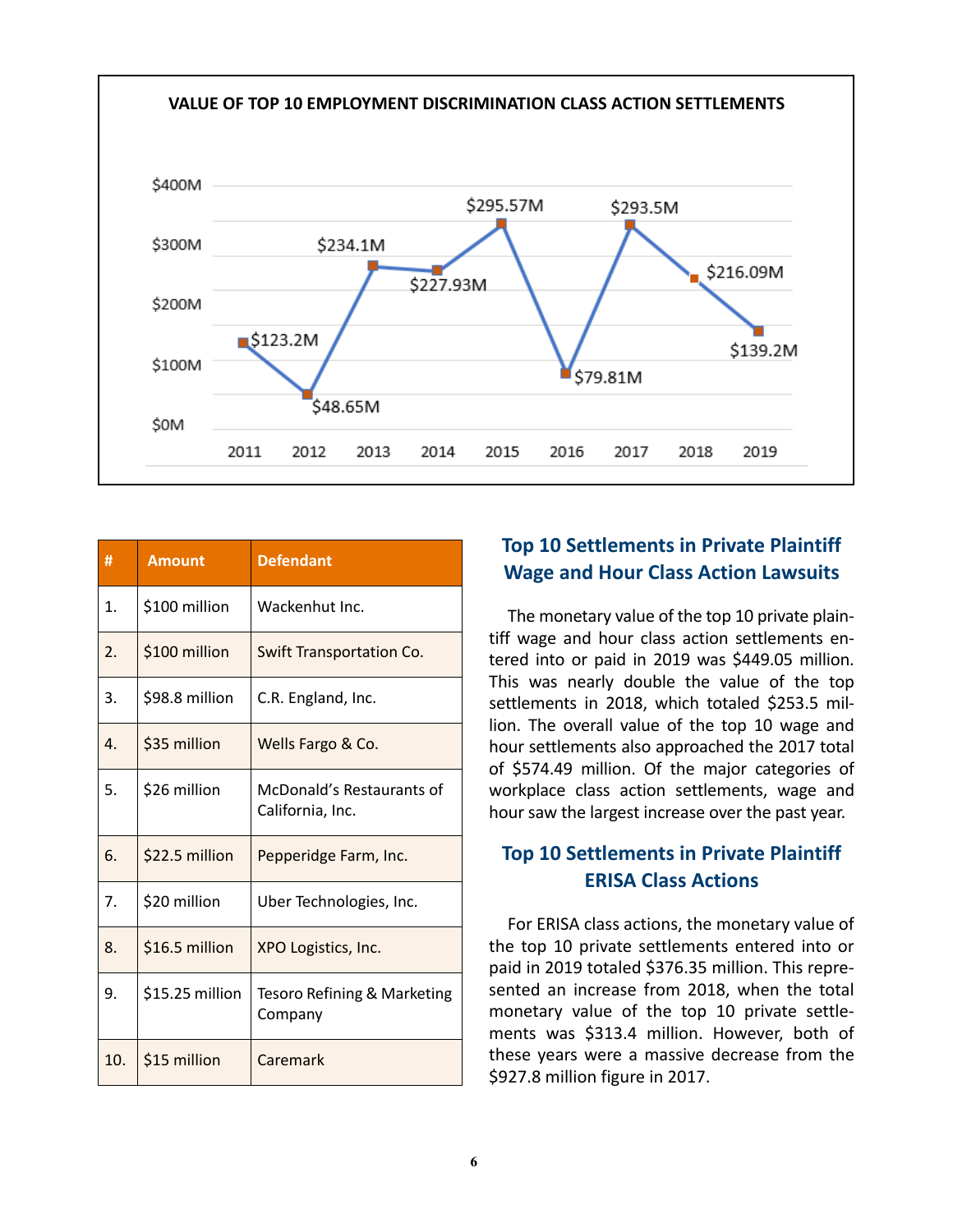

| #                | <b>Amount</b>   | <b>Defendant</b>                                 |
|------------------|-----------------|--------------------------------------------------|
| 1.               | \$80 million    | Metropolitan Life Insurance<br>Co.               |
| 2.               | \$75 million    | <b>JP Morgan</b>                                 |
| 3.               | \$60 million    | <b>SSM Health</b>                                |
| $\overline{4}$ . | \$55 million    | ABB, Inc.                                        |
| 5.               | \$24 million    | Pension Committee of ATH<br>Holding Company, LLC |
| 6.               | \$21.9 million  | Deutsche Bank Americas<br>Holding Corp.          |
| 7.               | \$18.1 million  | Massachusetts Institute of<br>Technology         |
| 8.               | \$14.5 million  | <b>Vanderbilt University</b>                     |
| 9.               | \$14 million    | The Johns Hopkins<br>University                  |
| 10.              | \$13.85 million | Franklin Resources, Inc.                         |

The largest ERISA class action settlements involved disputes over treating pension plans as "church plans" (i.e., ERISA-exempt plans), breaches of fiduciary duty, failures to make required contributions into retirement funds, and various theories of mismanagement involving benefit plans of universities.

## **Top 10 Settlements in Private Plaintiff Statutory Workplace Class Actions**

Of course, many class action lawsuits were brought against employers on grounds outside of employment discrimination, wage and hour, and ERISA. Examples of claims include the following.

- ◆ Breach of contract
- ◆ Workplace personal injuries
- ◆ The Fair Credit Reporting Act (FCRA)
- ◆ Workplace antitrust claims
- ◆ The Uniformed Services Employment and Reemployment Rights Act (USERRA)
- ◆ The Worker Adjustment and Retraining Notification Act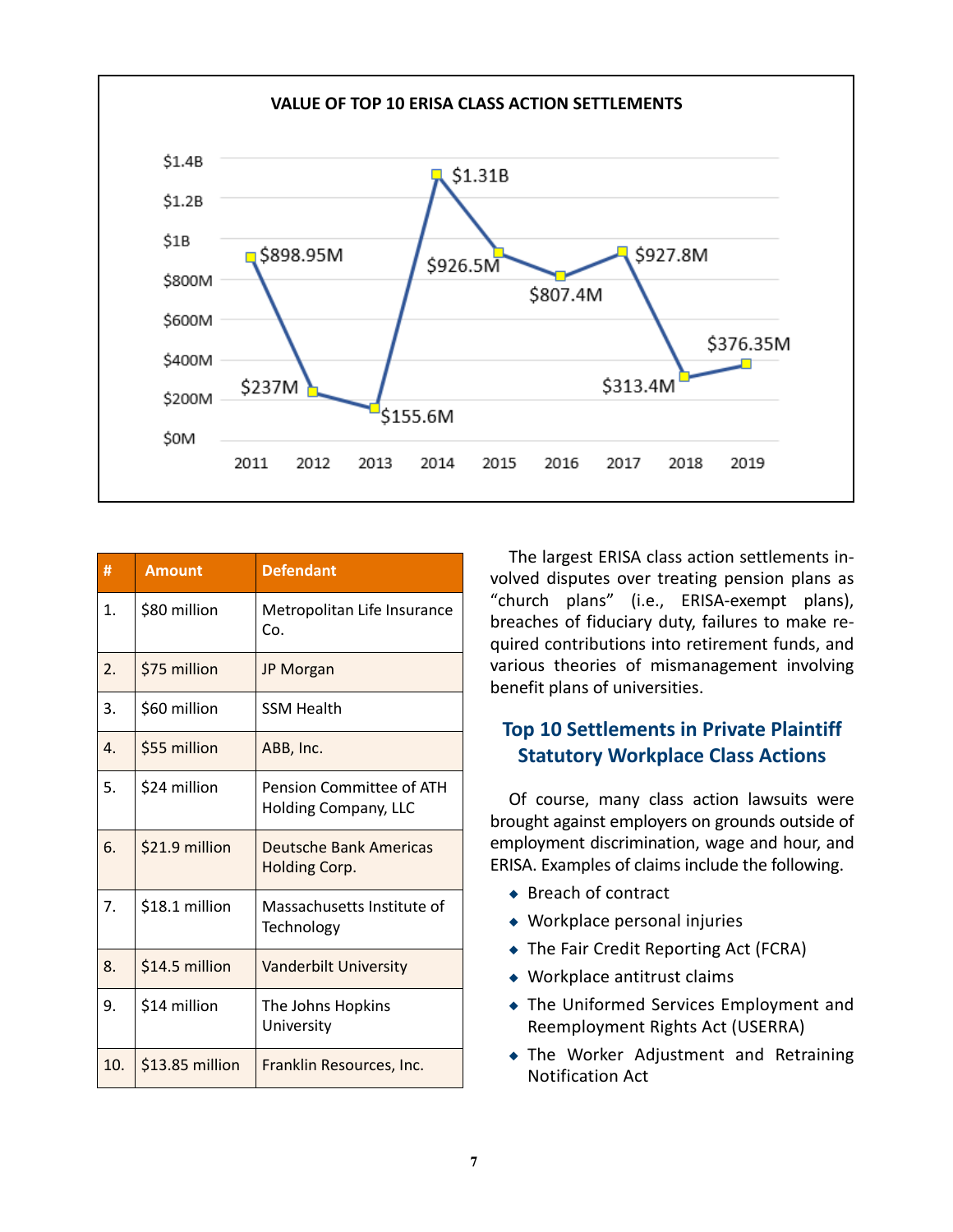The top 10 settlements in this category decreased in 2019, from \$411.15 million in 2018 to \$319.65 million. The largest settlements involved workplace injuries, FCRA, USERRA, and workplace antitrust claims.

| #   | <b>Amount</b>  | <b>Defendant</b>                       |
|-----|----------------|----------------------------------------|
| 1.  | \$84.5 million | Regents of University of<br>California |
| 2.  | \$70 million   | CNN America, Inc.                      |
| 3.  | \$65.5 million | Interexchange, Inc.                    |
| 4.  | \$54.5 million | <b>Duke University</b>                 |
| 5.  | \$19 million   | Southwest Airlines Co.                 |
| 6.  | \$14 million   | <b>Dartmouth College</b>               |
| 7.  | \$3.7 million  | <b>Global Radar Acquisition, LLC</b>   |
| 8.  | \$3.15 million | Genco I, Inc.                          |
| 9.  | \$3 million    | CP OPCO, LLC                           |
| 10. | \$2.3 million  | Delta Air Lines, Inc.                  |

# **Top 10 Settlements of Government-Initiated Enforcement Actions and Pattern or Practice Lawsuits**

In 2019, the EEOC and the US DOL continued their previous pattern of aggressively litigating government enforcement actions, albeit with mixed results.

Based on figures for the US government's 2019 fiscal year, the EEOC filed 144 new merits lawsuits, including 27 nonsystemic multiparty suits (i.e., those involving fewer than 20 employeeplaintiffs) and 17 systemic lawsuits (i.e., those involving 20 or more employee-plaintiffs). The 17 systemic lawsuits represented a major decrease compared with prior years, as the EEOC filed 45 such cases in 2018 and 30 such cases in 2017. In 2019, the EEOC obtained \$486 million in total recoveries for alleged discrimination victims through mediation, conciliation, and settlements, a decrease from the \$505 million it collected in 2018.

For all types of government-initiated enforcement actions, the monetary value of the top 10 settlements entered into or paid in 2019 totaled \$57.52 million. This represents a major